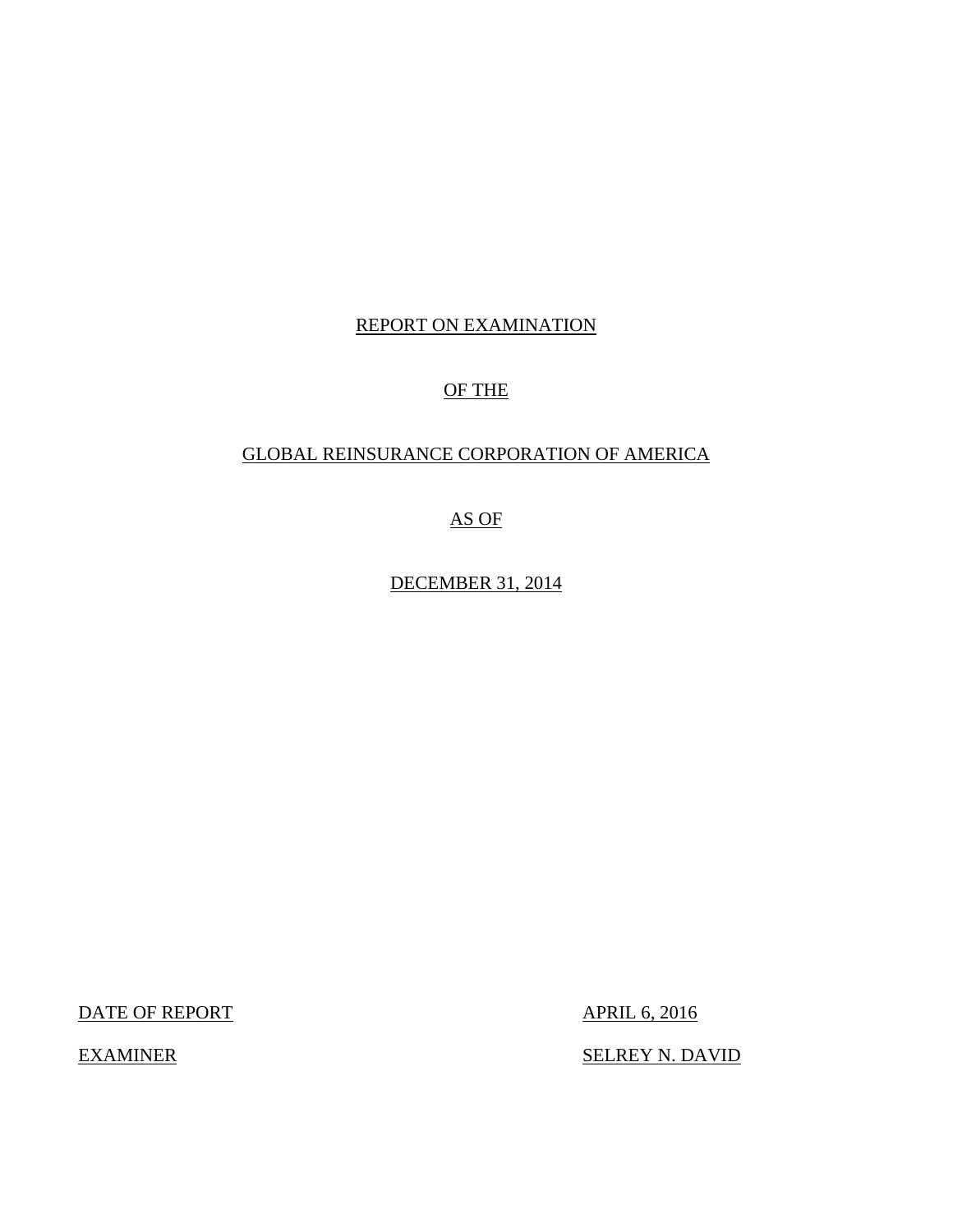### TABLE OF CONTENTS

### ITEM NO. PAGE NO.

| 1  | Scope of examination                                                                               | $\overline{2}$ |
|----|----------------------------------------------------------------------------------------------------|----------------|
| 2. | <b>Description of Company</b>                                                                      | 3              |
|    | A. Management<br>B. Territory and plan of operation<br>C. Reinsurance<br>D. Holding company system | 5<br>6<br>8    |
|    | E. Significant operating ratios                                                                    | 9              |
| 3. | <b>Financial statements</b>                                                                        | 10             |
|    | A. Balance sheet<br>B. Statement of income<br>C. Capital and surplus                               | 10<br>12<br>13 |
| 4. | Losses and loss adjustment expenses                                                                | 14             |
| 5. | Compliance with prior report on examination                                                        | 14             |
| 6. | Summary of comments and recommendations                                                            | 14             |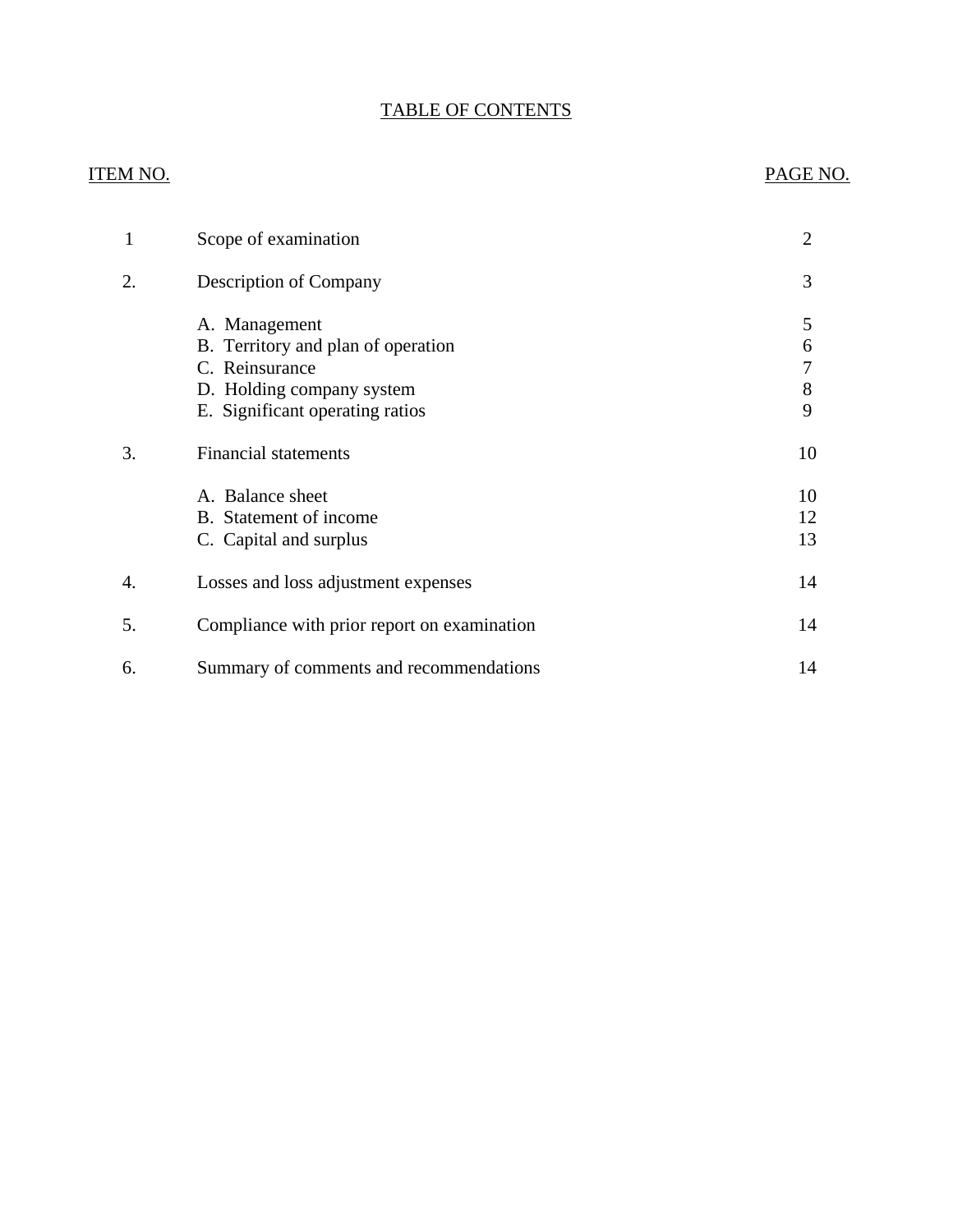

### NEW YORK STATE *DEPARTMENTof*  FINANCIAL SERVICES

Andrew M. Cuomo **Maria T. Vullo** Maria T. Vullo Maria T. Vullo Maria T. Vullo Maria T. Vullo Governor Superintendent

April 6, 2016

Honorable Maria T. Vullo Superintendent New York State Department of Financial Services Albany, New York 12257

Madam:

Pursuant to the requirements of the New York Insurance Law, and in compliance with the instructions contained in Appointment Number 31375 dated August 17, 2015, attached hereto, I have made an examination into the condition and affairs of GLOBAL Reinsurance Corporation of America as of December 31, 2014, and submit the following report thereon.

Wherever the designation "the Company" appears herein without qualification, it should be understood to indicate GLOBAL Reinsurance Corporation of America.

Wherever the term "Department" appears herein without qualification, it should be understood to mean the New York State Department of Financial Services.

The examination was conducted at the Company's home office located at 125 Broad Street, New York, NY 10004.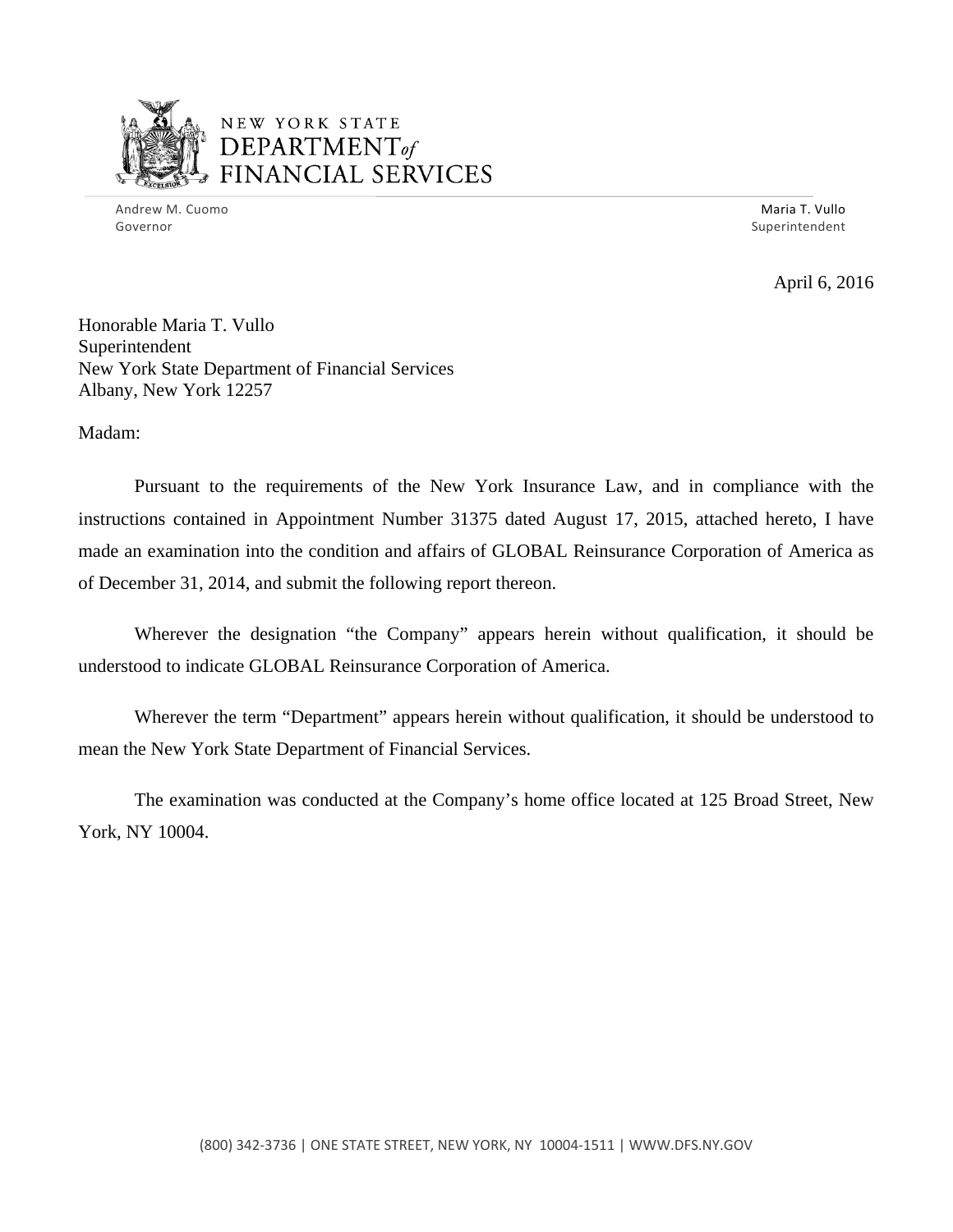#### 1. SCOPE OF EXAMINATION

<span id="page-3-0"></span>The Department has performed an individual examination of the Company*,* a multi-state insurer. The previous examination was conducted as of December 31, 2010. This examination covered the four year period from January 1, 2011 through December 31, 2014. Transactions occurring subsequent to this period were reviewed where deemed appropriate by the examiner.

This examination was conducted in accordance with the National Association of Insurance Commissioners ("NAIC") Financial Condition Examiners Handbook ("Handbook"), which requires that we plan and perform the examination to evaluate the financial condition and identify prospective risks of the Company by obtaining information about the Company including corporate governance, identifying and assessing inherent risks within the Company and evaluating system controls and procedures used to mitigate those risks. This examination also includes assessing the principles used and significant estimates made by management, as well as evaluating the overall financial statement presentation, management's compliance with Statutory Accounting Principles and annual statement instructions when applicable to domestic state regulations.

All financially significant accounts and activities of the Company were considered in accordance with the risk-focused examination process.

This examination report includes a summary of significant findings for the following items as called for in the Handbook:

> Significant subsequent events Company history Corporate records Management and control Fidelity bonds and other insurance Territory and plan of operation Loss experience Reinsurance Accounts and records Statutory deposits Financial statements Summary of recommendations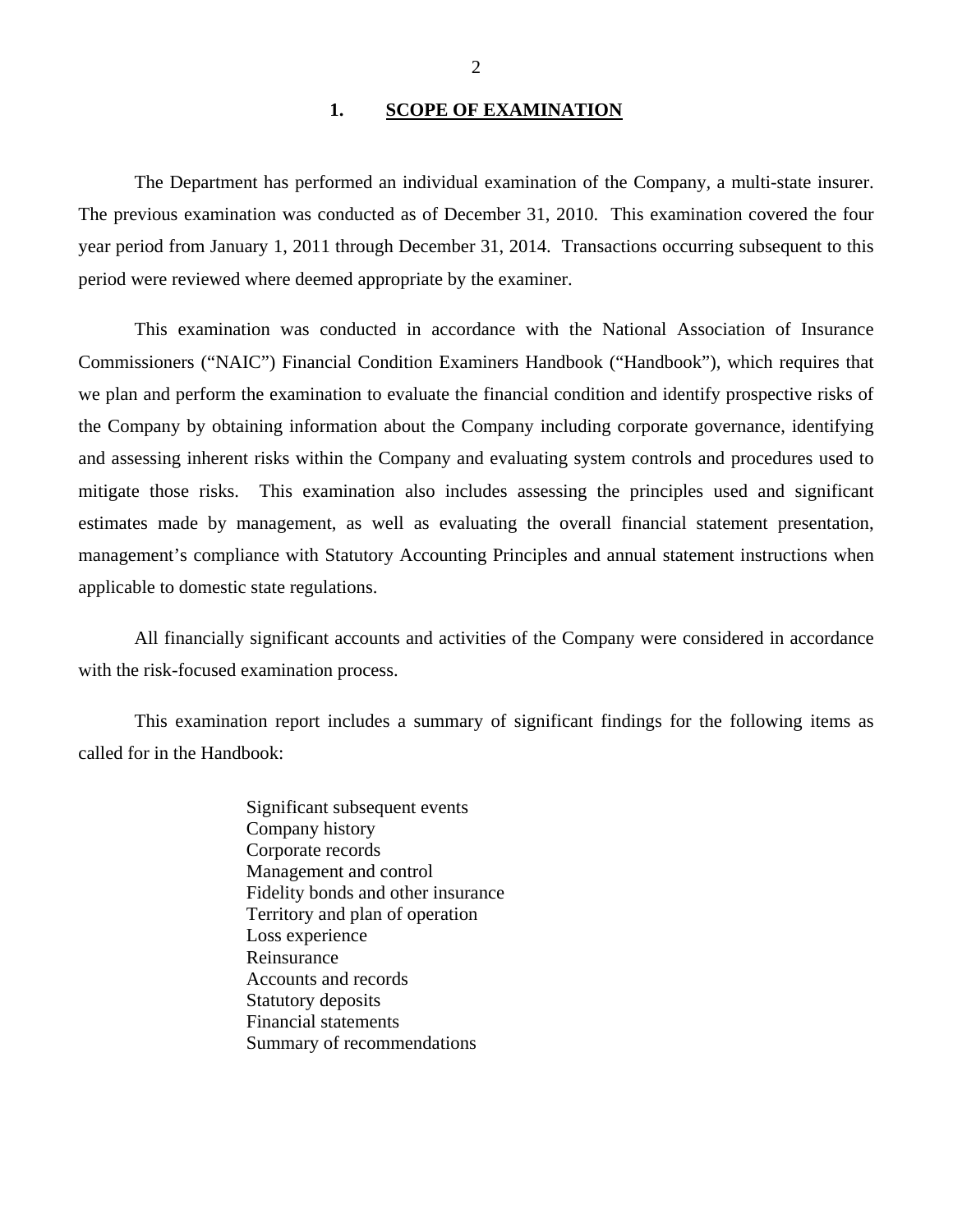<span id="page-4-0"></span>A review was also made to ascertain what action was taken by the Company with regard to comments and recommendations contained in the prior report on examination.

This report on examination is confined to financial statements and comments on those matters that involve departures from laws, regulations, rules or that are deemed to require explanation or description.

#### **2. DESCRIPTION OF COMPANY**

The Company was incorporated as the Constitution Reinsurance Corporation of New York on August 7, 1940, and commenced operations on September 5, 1940. On March 26, 1951, it changed its name to Constitution Insurance Company of New York. On March 6, 1970, it changed its name to Constitution Reinsurance Company.

Effective October 27, 1998, the Company's ultimate parent was acquired by Gerling Global U.S. Investments, Inc., a Delaware investment holding company, which was ultimately controlled by Gerling-Konzern Rueckversicherungs Aktiengesellschaft ("GKG"), of Cologne, Germany. Effective May 1, 1999, the Company changed its name to Gerling Global Reinsurance Company of America. Effective August 5, 2002, GKG announced its voluntary withdrawal from the United States property/casualty reinsurance market. As a result, the Company stopped writing any new business. On November 9, 2005, the Company adopted its current name GLOBAL Reinsurance Corporation of America. Effective December 28, 2007, the Company was acquired by GLOBALE Management, GmbH ("GMG") and its parent company GLOBALE Beteilingungs.

Effective January 1, 2008, the Company entered into an assumption agreement whereby all direct policy obligations of Constitution Insurance Company (CIC), its wholly-owned subsidiary, were transferred to the Company. On May 6, 2009, the Company sold CIC as a "shell" company to an unaffiliated third party.

Effective July 12, 2012, the Department approved the domestication of the United States Branch of Global Reinsurance Corporation ("the Branch"), an affiliate of the Company. The Branch was originally licensed in the State of New York on January 29, 1963 as the United States Branch of Gerling-Konzern Ruckversicherungs Aktiengesellschaft (now known as Globale Germany). Globale Germany, as was the Company, was ultimately owned by GLOBALE Beteilingungs. The Branch had been in run-off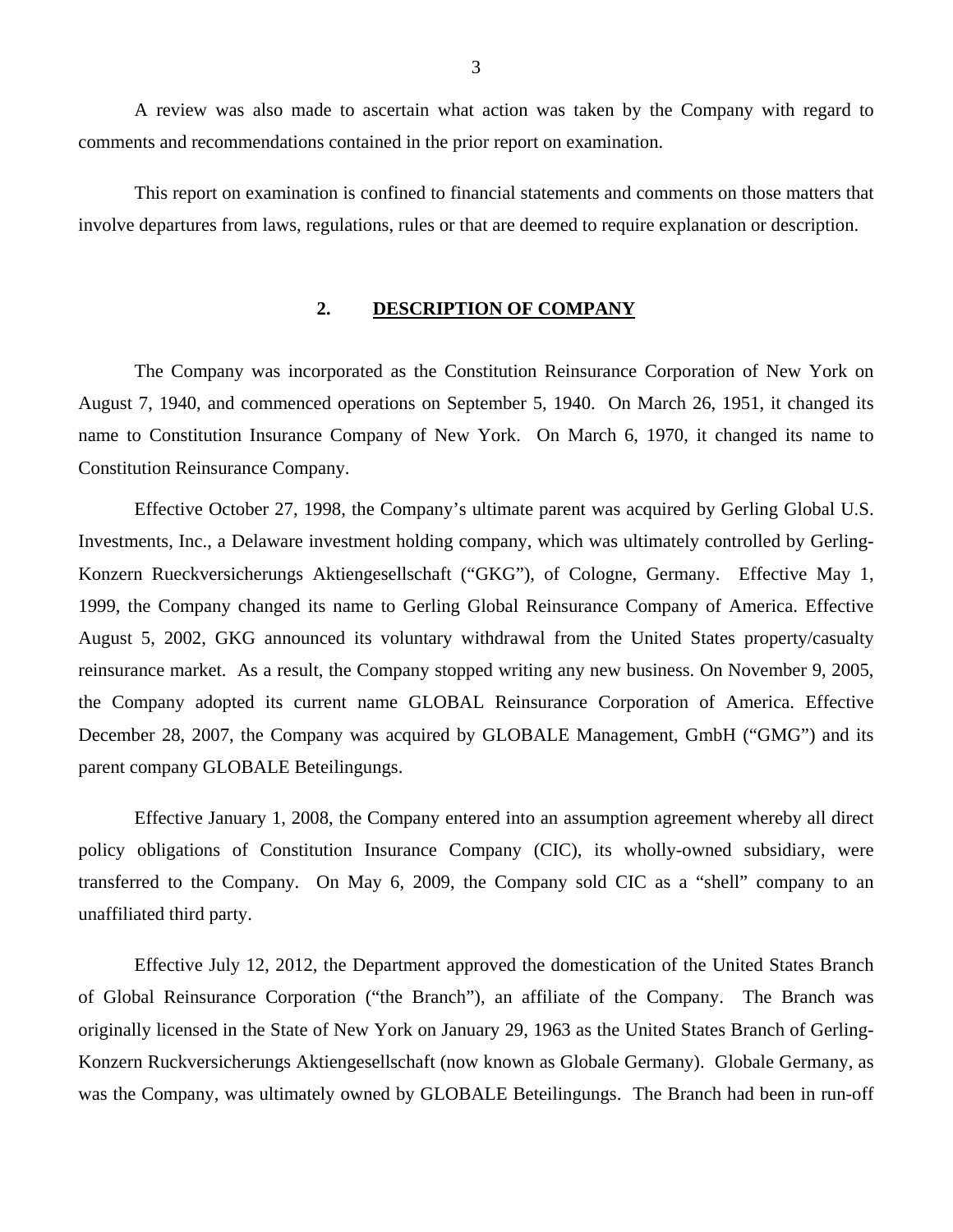since 1997. Under the domestication of the Branch, its surplus was returned to its parent and the assets and liabilities were transferred into the Company with no net surplus contribution.

Effective May 17, 2013, the Department approved a request to return \$100 million of capital to the Company's parent, Global U.S. Holding, Inc. ("GUSHI"), through the redemption of 29,965 shares of Company stock.

Effective June 12, 2014, the Department approved the acquisition of the Company and its parent, GUSHI, by AXA DBIO S.C.A., an insurance holding company located in Luxembourg.

Effective July 1, 2014, the Department approved the Company's restating of its negative earned surplus of (\$168,116,349) to \$0 by reducing its gross paid-in capital and surplus in accordance with SSAP No. 72. Effective September 30, 2014, the Department approved a request to return \$60 million of capital to the Company's parent, GUSHI, through the redemption of 3,676 shares of stock.

As of the examination date, capital paid in was \$27,895,383 consisting of 8,359 shares of [\\$3,337.17](https://3,337.17) par value per share common stock. Gross paid in and contributed surplus was \$121,290,878. Gross paid in and contributed surplus decreased by \$338,878,990 and capital paid in increased by \$23,695,383 during the examination period, as follows:

#### Gross Paid In and Contributed Surplus and Common Stock

| Year               | Description                                                | Amount                        |
|--------------------|------------------------------------------------------------|-------------------------------|
| 2011               | Beginning balance                                          | \$464,369,868                 |
| $*12012$           | Surplus contribution                                       | 12,932,742                    |
| *2 2013<br>*2 2014 | Return of capital to parent<br>Return of capital to parent | (100,000,000)<br>(60,000,000) |
| *3 2014            | Surplus adjustment from reorganization                     | (168, 116, 349)               |
| 2014               | Ending gross paid in and contributed surplus               | \$149,186,261                 |

\*1. The 2012 surplus contribution of \$12,932,742 was not an actual cash contribution, but rather an accounting entry for the surplus associated with certain liabilities transferred with the merger of the United States Branch of Global Reinsurance Corporation. These liabilities included the provision for reinsurance, unrealized losses, and non-admitted assets.

\*2. In 2013 and 2014, there was a reorganization of the Company's capital resulting in a \$160,000,000 return of capital to the Company's parent.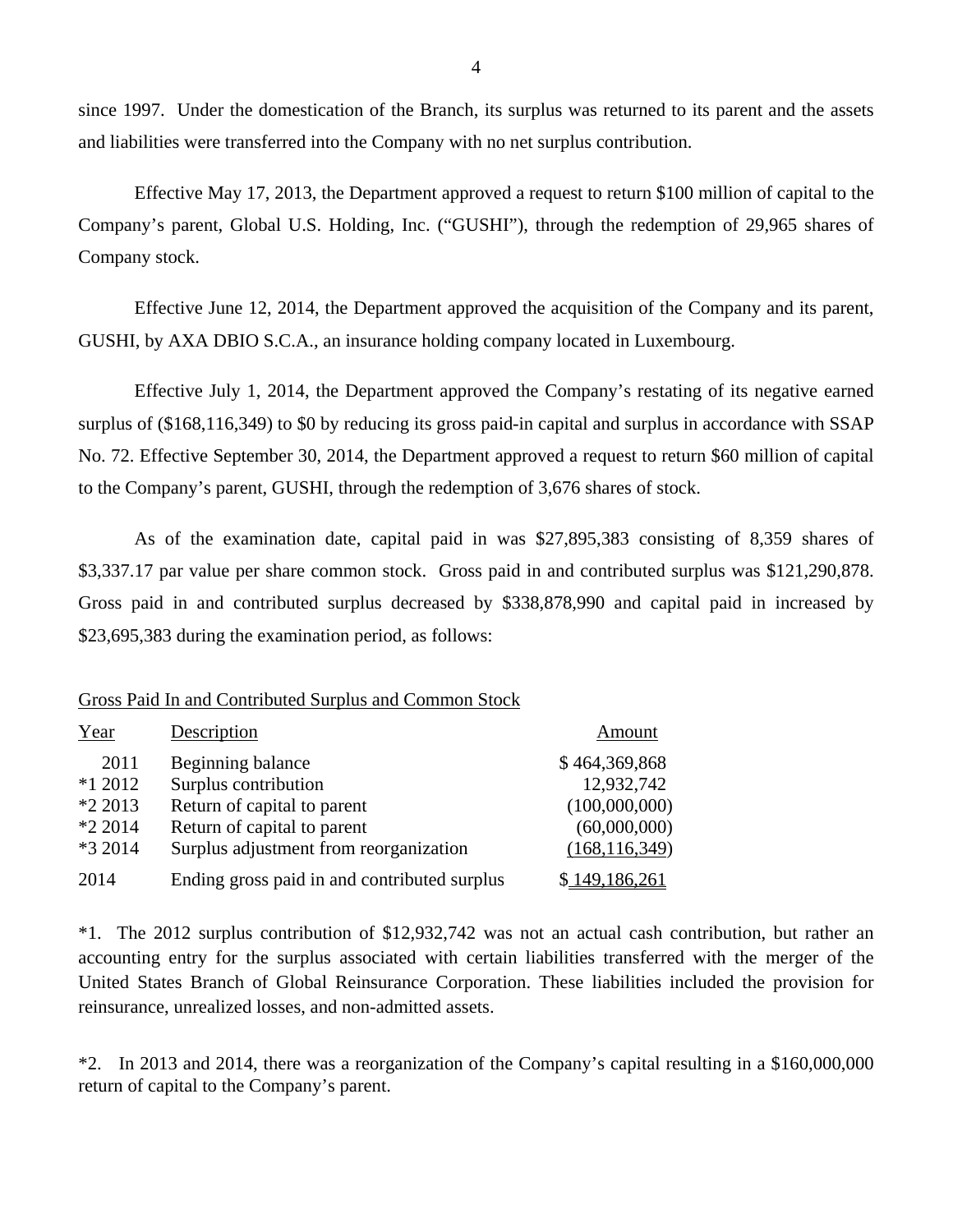<span id="page-6-0"></span>\*3. In 2014, the Department approved the re-statement of the Company's negative unassigned surplus of (\$168,116,349) to \$0 by reducing its gross paid-in and contributed surplus in accordance with SSAP No. 72 under a quasi-reorganization.

Subsequent to this examination, effective May 5, 2015, the Department approved a request to return \$36 million of capital to the Company's parent, GUSHI, through the redemption of 2,250 shares of stock.

#### A. Management

Pursuant to the Company's charter, management of the Company is vested in a board of directors consisting of not less than seven nor more than thirteen members. The board meets three times during each calendar year. As of December 31, 2014, the board of directors was comprised of the following eight members:

| <b>Principal Business Affiliation</b>                                                      |
|--------------------------------------------------------------------------------------------|
| Chief Financial Officer and Treasurer,<br><b>GLOBAL Reinsurance Corporation of America</b> |
| SVP Global Operations,<br><b>GLOBAL Reinsurance Corporation of America</b>                 |
| Chief Executive Officer,<br><b>AXA Liabilities Managers SAS</b>                            |
| SVP Claims and Global Audit,<br><b>GLOBAL Reinsurance Corporation of America</b>           |
| <b>SVP</b> Commutations,<br><b>GLOBAL Reinsurance Corporation of America</b>               |
| President and Chief Executive Officer,<br><b>GLOBAL Reinsurance Corporation of America</b> |
| Chairman of the Board,<br><b>GLOBAL Reinsurance Corporation of America</b>                 |
| General Counsel,<br><b>GLOBAL Reinsurance Corporation of America</b>                       |
|                                                                                            |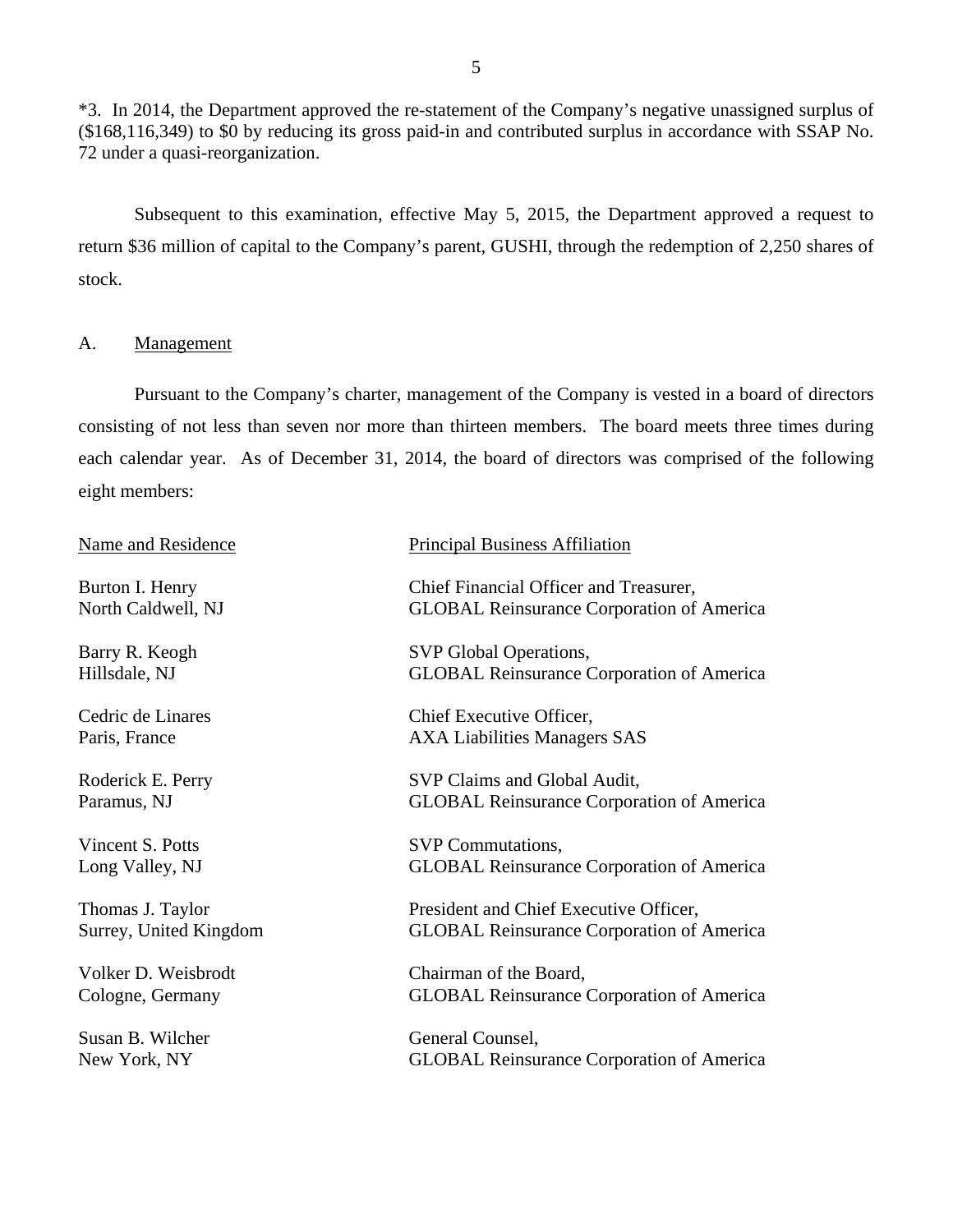<span id="page-7-0"></span>As of December 31, 2014, the principal officers of the Company were as follows:

Name Title

Thomas J. Taylor President & Chief Executive Officer Susan B. Wilcher Secretary & General Counsel Burton I. Henry Chief Financial Officer

#### B. Territory and Plan of Operation

As of December 31, 2014, the Company was licensed to write business in 33 states and the District of Columbia, the Company is also qualified to write business in 16 states.

As of the examination date, the Company was authorized to transact the kinds of insurance as defined in the following numbered paragraphs of Section 1113(a) of the New York Insurance Law:

| Paragraph      | Line of Business                               |
|----------------|------------------------------------------------|
| 3              | Accident & health                              |
| $\overline{4}$ | Fire                                           |
| 5              | Miscellaneous property                         |
| 6              | Water damage                                   |
| 7              | Burglary and theft                             |
| 8              | <b>Glass</b>                                   |
| 9              | Boiler and machinery                           |
| 10             | Elevator                                       |
| 11             | Animal                                         |
| 12             | Collision                                      |
| 13             | Personal injury liability                      |
| 14             | Property damage liability                      |
| 15             | Workers' compensation and employers' liability |
| 16             | Fidelity and surety                            |
| 17             | Credit                                         |
| 19             | Motor vehicle and aircraft physical damage     |
| 20             | Marine and inland marine                       |
| 21             | Marine protection and indemnity                |
| 22             | Residual value                                 |
| 24             | Credit unemployment                            |
| 26             | Gap                                            |
| 27             | Prize indemnification                          |
| 28             | Service contract reimbursement                 |
| 29             | Legal services                                 |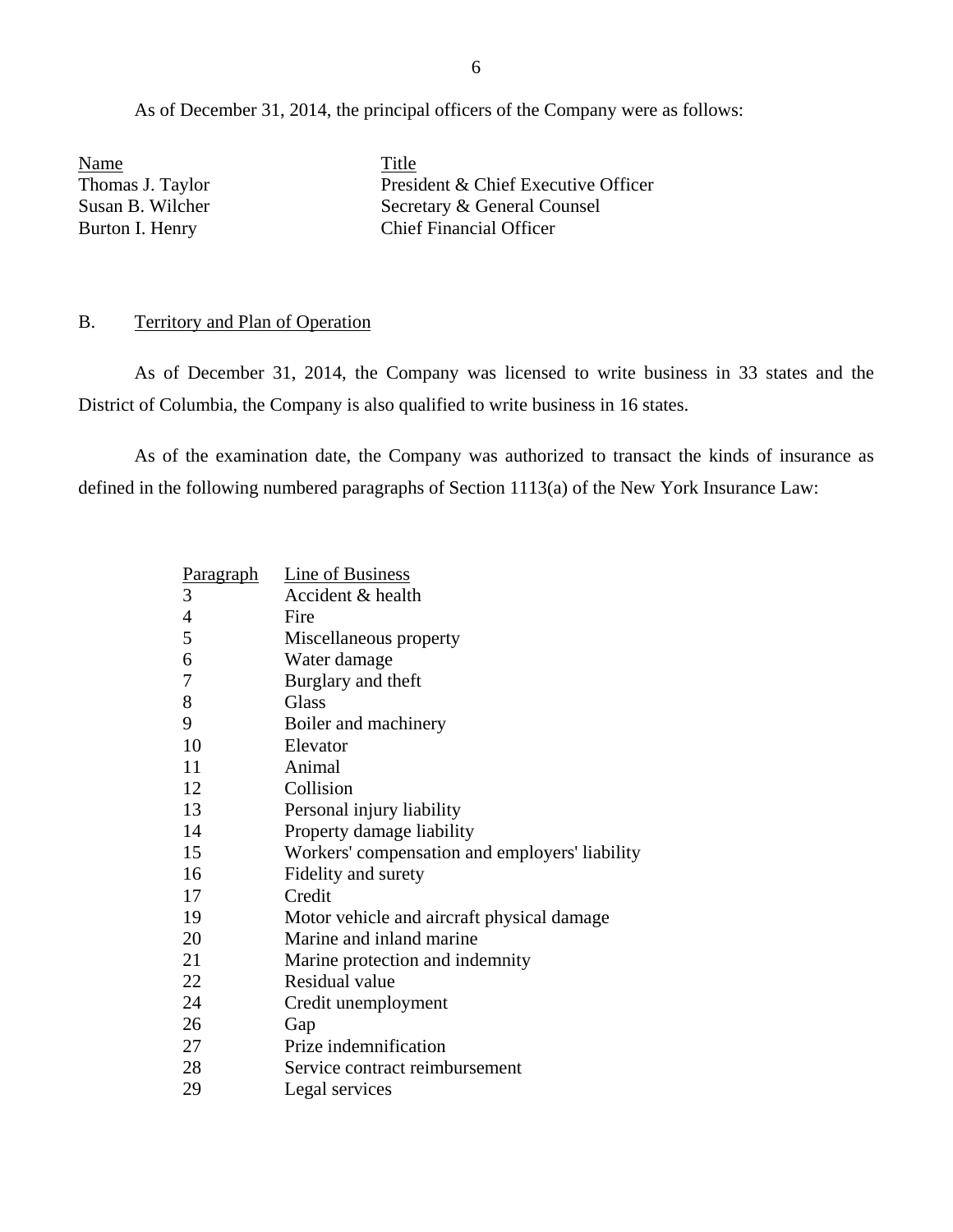<span id="page-8-0"></span>Based on the lines of business for which the Company is licensed, the current capital structure, and pursuant to the requirements of Articles 13 and 41 of the New York Insurance Law, the Company is required to maintain a minimum surplus to policyholders in the amount of \$35,000,000.

In 2002, the Company went into voluntary run-off. There was no new business written during the examination period.

#### C. Reinsurance

#### Assumed Reinsurance

The Company voluntarily ceased writing business in 2002. Prior to that time, the Company operated as a property and casualty reinsurer, specializing in providing pro-rata treaties for regional and specialty insurance companies, with an emphasis on non-standard automobile, multi-peril, and general liability lines. Assumed premiums reported by the Company at year end 2014 represent premium adjustments related to its retroactively rated contracts that are part of its legacy business. The Company utilizes reinsurance accounting as defined in Statement of Statutory Accounting Principle ("SSAP") No. 62 for all of its assumed reinsurance business.

The Company is actively pursuing commutations of its outstanding assumed liabilities. During the examination period, commutations of assumed and ceded reinsurance treaties resulted in a net gain to the Company's surplus of \$30,678,961.

#### Ceded Reinsurance

In early 2002, the Company discontinued writing new business. Consequently, its ceded reinsurance program then in place was not renewed and was terminated on a run-off basis.

The examination review found that the Schedule F data reported by the Company in its filed annual statement accurately reflected its reinsurance transactions. Representations were supported by an attestation from the Company's Chief Executive Officer and Chief Financial Officer pursuant to the NAIC Annual Statement Instructions.

The examination noted that the Company has been slowly collecting the reinsurance recoverable balances, 38% of which was over 120 days past due as of December 31, 2014. It appears that some of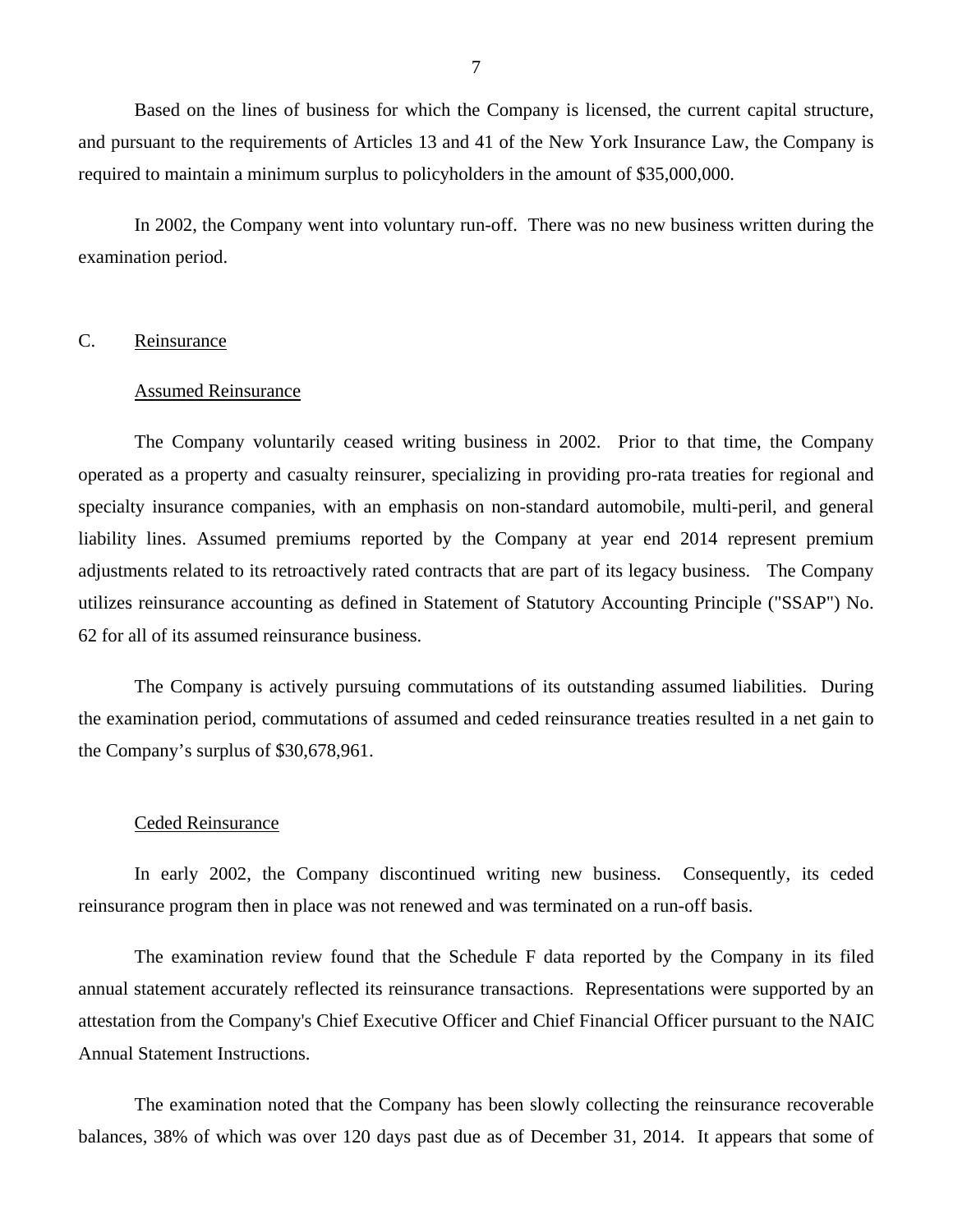<span id="page-9-0"></span>these recoverables have presented collection issues. Although the Company has established a provision for reinsurance for the total reinsurance recoverable reported in the annual statement, such provision may not fully reflect the amount of recoverable that would ultimately prove to be uncollectible.

#### D. Holding Company System

The Company is a wholly-owned subsidiary of GUSHI, which is a wholly-owned subsidiary of AXA DBIO S.C.A., domiciled in Luxembourg, which is ultimately controlled by AXA S.A., domiciled in France.

A review of the Holding Company Registration Statements filed with this Department indicated that such filings were complete and were filed in a timely manner pursuant to Article 15 of the New York Insurance Law and Department Regulation 52.

The following is an abridged chart of the holding company system at December 31, 2014:

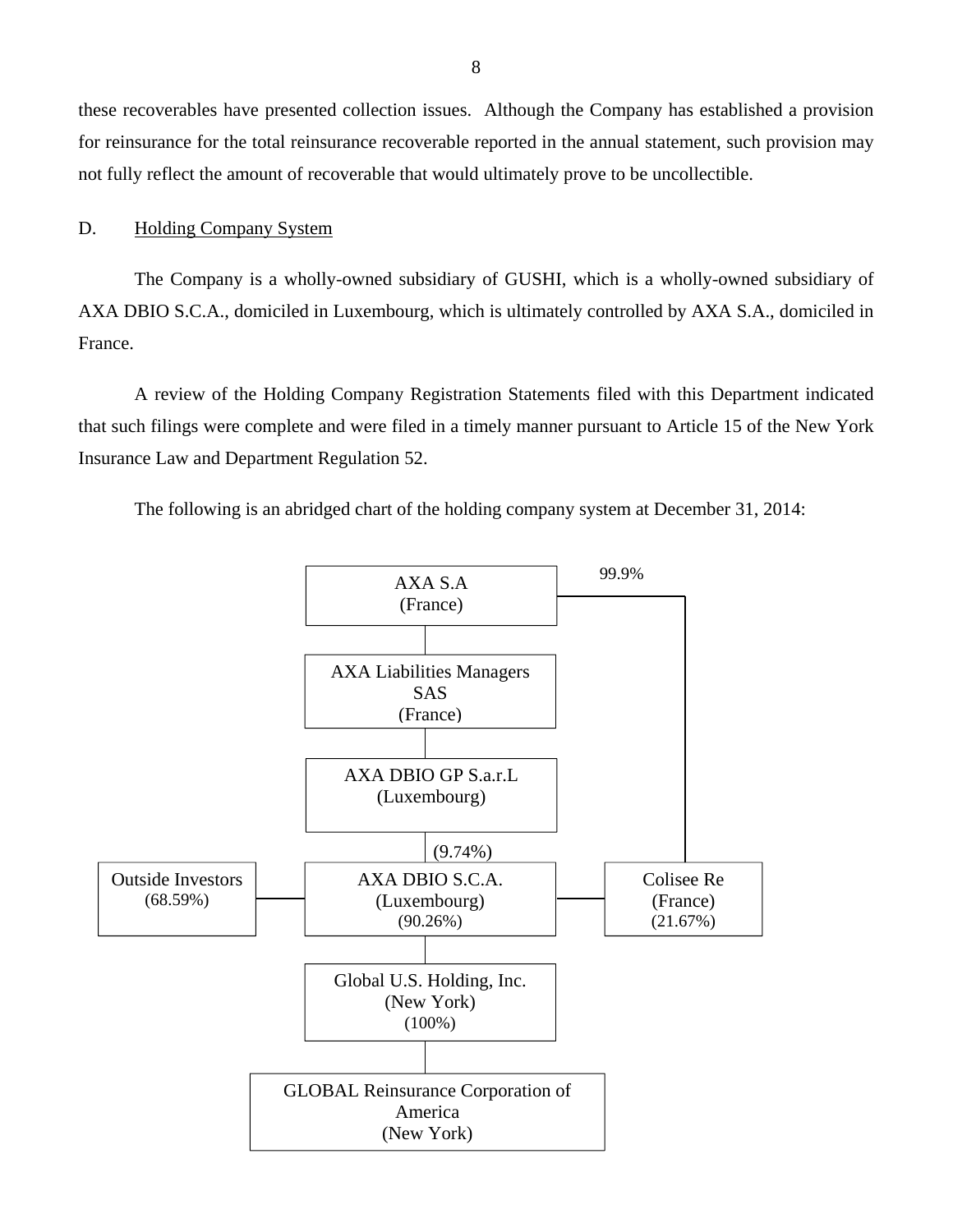<span id="page-10-0"></span>As of December 31, 2014, the Company was party to the following agreements with other members of its holding company system:

#### 1. Investment Management Agreement

Effective April 4, 2014, the Company entered into an Investment Management Agreement with its affiliate, AXA Investment Managers, Inc. ("AXA IM"). Pursuant to the agreement, AXA IM shall manage all assets held in the custodian account in accordance with the custody agreement and such written investment guidelines that are agreed to from time to time by the Company and AXA IM. This agreement was filed with the Department pursuant to Section 1505 of the New York Insurance Law.

#### 2. Tax Allocation Agreement

Effective March 3, 2014, the Company entered into a Tax Allocation Agreement with its parent company, GUSHI. Pursuant to the agreement, the Company and GUSHI elect to allocate the federal income tax liability of the group in the manner provided by the Treasury Department. Also, each party shall compute a separate return tax liability for each taxable year. Tax payments of the Company shall be paid directly to GUSHI. This agreement was filed with the Department pursuant to Section 1505 of the New York Insurance Law.

#### 3. Administration and Services Agreement

Effective January 1, 2015, the Company entered into an Administration and Services Agreement with its affiliate, AXA Liabilities Managers, Inc. ("AXA LM"). Pursuant to the agreement, AXA LM shall provide or arrange for the provision of administrative and other services requested by the Company in connection with its business. This agreement was filed with the Department pursuant to Section 1505 of the New York Insurance Law.

The Company's employees became employees of AXA LM, and the Company engaged AXA LM to render administration, management, claims and other services relating to the conduct of its business, on January 1, 2015, subsequent to this examination.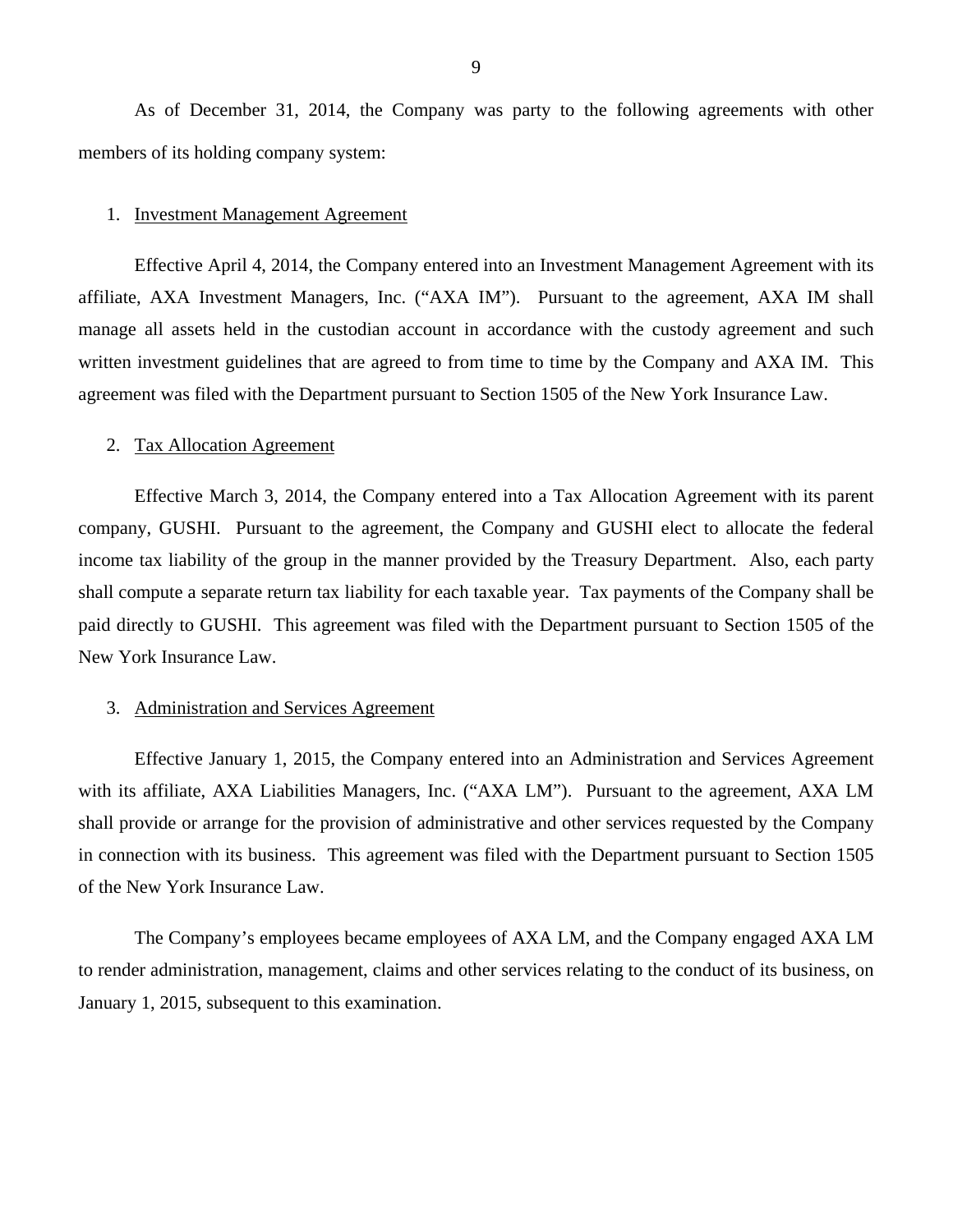**3. FINANCIAL STATEMENTS** 

### A Balance Sheet

The following shows the assets, liabilities and surplus as regards policyholders as of December 31, 2014 as reported by the Company:

| Assets                                               | Assets        | <b>Assets Not</b><br>Admitted | Net Admitted<br>Assets |
|------------------------------------------------------|---------------|-------------------------------|------------------------|
| <b>Bonds</b>                                         | \$295,793,084 | $\mathcal{S}$<br>$\theta$     | \$295,793,084          |
| Cash, cash equivalents and short-term investments    | 39,710,209    | $\overline{0}$                | 39,710,209             |
| Other invested assets                                | 2,203,666     | $\overline{0}$                | 2,203,666              |
| Receivables for securities                           | 722           | $\boldsymbol{0}$              | 722                    |
| Investment income due and accrued                    | 3,368,514     | $\boldsymbol{0}$              | 3,368,514              |
| Uncollected premiums and agents' balances in the     |               |                               |                        |
| course of collection                                 | 370,301       | 64,456                        | 305,845                |
| Deferred premiums, agents' balances and installments |               |                               |                        |
| booked but deferred and not yet due                  | 473,819       | $\theta$                      | 473,819                |
| Accrued retrospective premiums                       | 495,973       | $\theta$                      | 495,973                |
| Amounts recoverable from reinsurers                  | 1,952,248     |                               | 1,952,248              |
| Funds held by or deposited with reinsured companies  | 1,238,727     | $\overline{0}$                | 1,238,727              |
| Current federal and foreign income tax recoverable   |               |                               |                        |
| and interest thereon                                 | 130,857       | $\boldsymbol{0}$              | 130,857                |
| Furniture and equipment, including health care       |               |                               |                        |
| delivery assets                                      | 15,045        | 15,045                        | $\theta$               |
| Receivables from parent, subsidiaries and affiliates | 76,975        | 0                             | 76,975                 |
| Other assets                                         | 1,146,103     | 1,146,103                     | $\theta$               |
| Accounts receivable miscellaneous                    | 140,754       | 0                             | 140,754                |
| <b>Total Assets</b>                                  | \$347,116,997 | \$1,225,604                   | \$345,891,393          |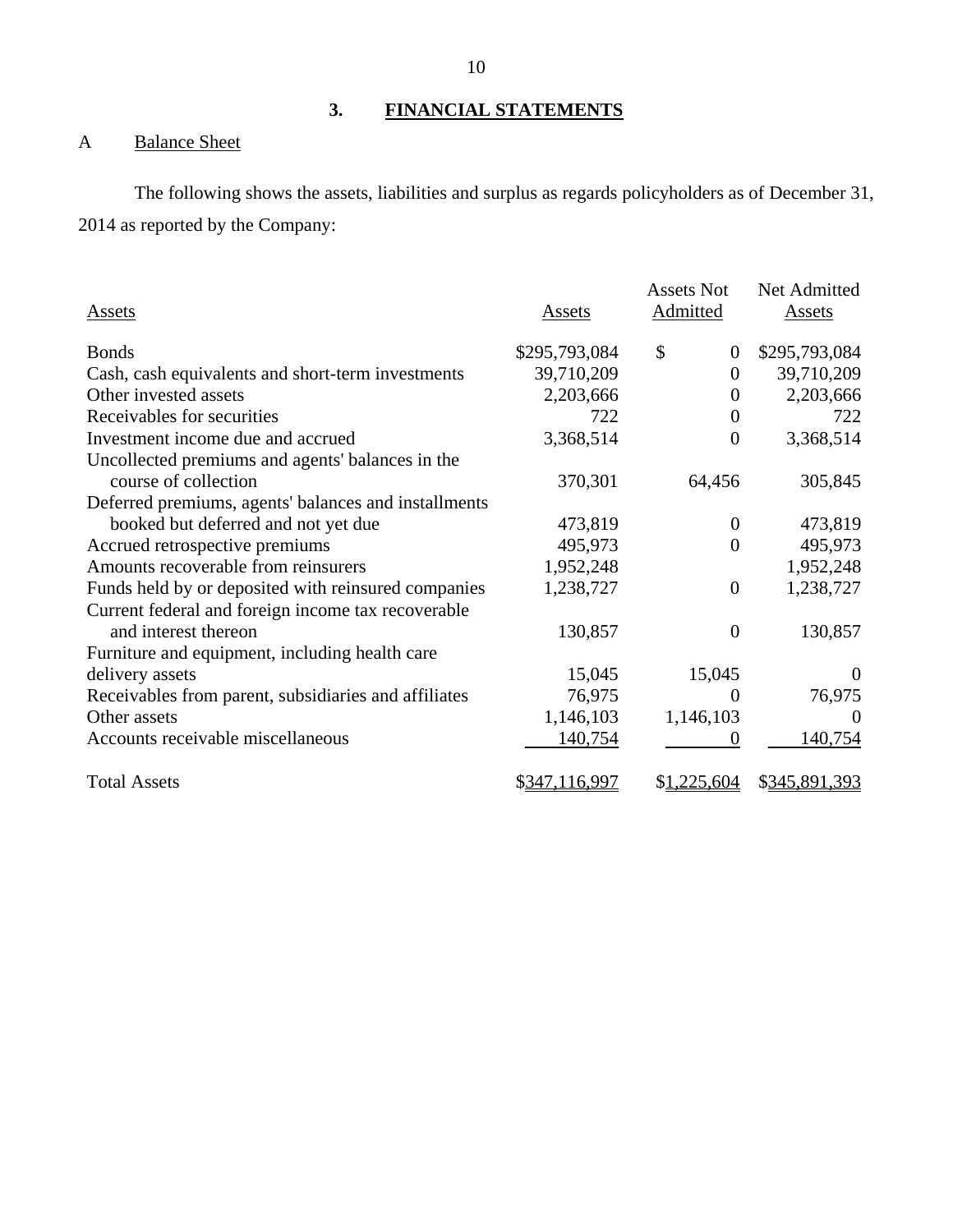### Liabilities, Surplus and Other Funds

| Liabilities                                                     |              |               |
|-----------------------------------------------------------------|--------------|---------------|
| Losses and loss adjustment expenses                             |              | \$193,526,782 |
| Reinsurance payable on paid losses and loss adjustment expenses |              | 1,539,495     |
| Commissions payable, contingent commissions and other similar   |              |               |
| charges                                                         |              | 115,649       |
| Other expenses (excluding taxes, licenses and fees)             |              | 10,899,661    |
| Taxes, licenses and fees (excluding federal and foreign income  |              |               |
| taxes)                                                          |              | 43,125        |
| Ceded reinsurance premiums payable (net of ceding commissions)  |              | 19,868        |
| Funds held by company under reinsurance treaties                |              | 208,797       |
| Amounts withheld or retained by company for account of others   |              | 14,559        |
| Provision for reinsurance                                       |              | 5,820,287     |
| <b>Total liabilities</b>                                        |              | \$212,188,223 |
| <b>Surplus and Other Funds</b>                                  |              |               |
| Common capital stock                                            | \$27,895,383 |               |
| Gross paid in and contributed surplus                           | 121,290,878  |               |
| Unassigned funds (surplus)                                      | (15,483,091) |               |
| Surplus as regards policyholders                                |              | 133,703,170   |
| Total liabilities, surplus and other funds                      |              | \$345,891,393 |

Note: The Internal Revenue Service has completed its audits of the Company's consolidated Federal Income Tax returns through tax year 2012 with no adjustments. The Internal Revenue Service has not yet begun to audit tax returns covering tax years 2013 and 2014. The examiner is unaware of any potential exposure of the Company to any tax assessment and no liability has been established herein relative to such contingency.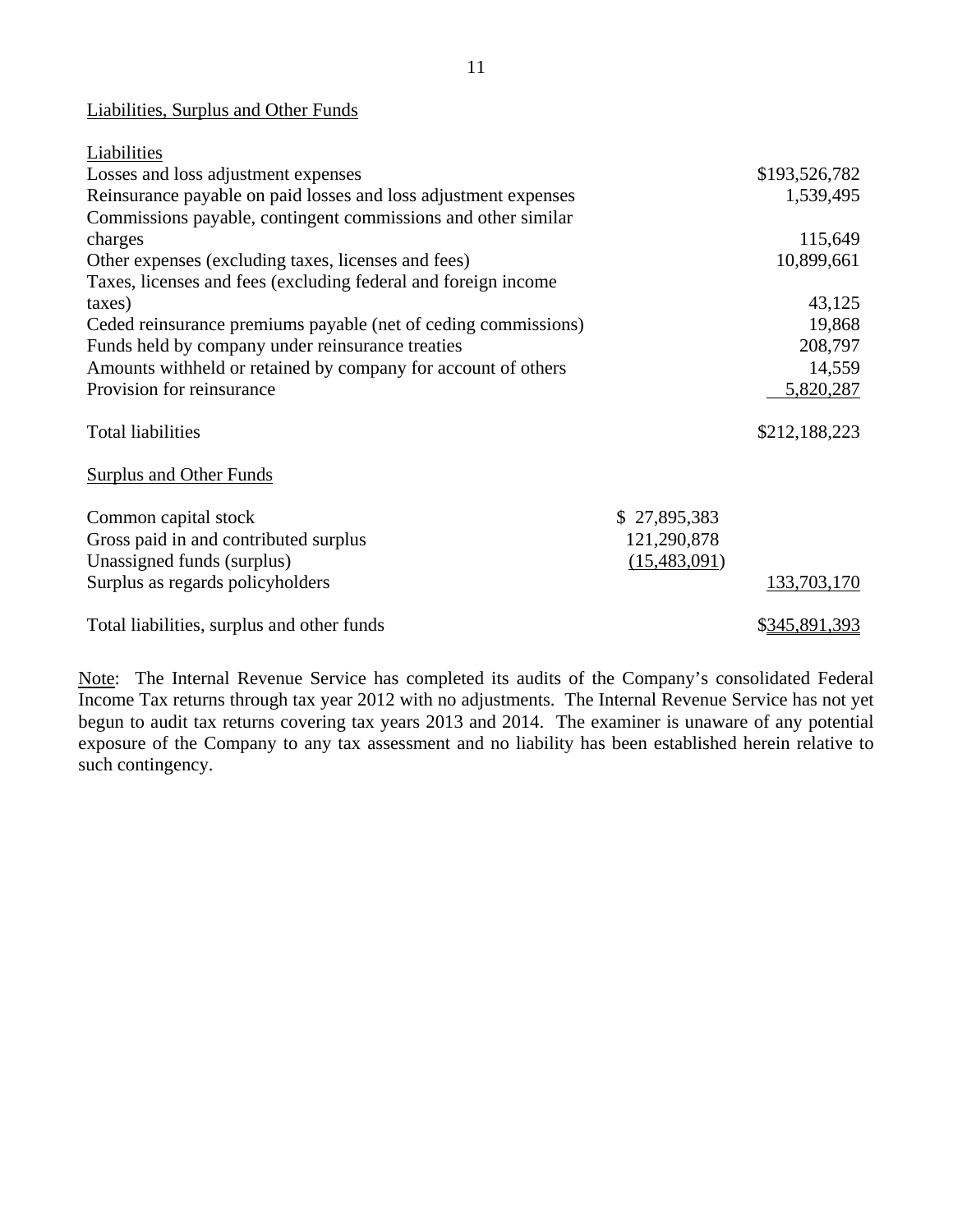## <span id="page-13-0"></span>B. Statement of Income

The net income for the examination period was \$108,450,293 as detailed as follows:

| <b>Underwriting Income</b>                                                                          |                               |                 |
|-----------------------------------------------------------------------------------------------------|-------------------------------|-----------------|
| Premiums earned                                                                                     |                               | \$<br>507,420   |
| Deductions:<br>Losses and loss adjustment expenses incurred<br>Other underwriting expenses incurred | \$(52,561,239)<br>51,810,294  |                 |
| Total underwriting deductions                                                                       |                               | (750, 945)      |
| Net underwriting gain                                                                               |                               | \$<br>1,258,365 |
| <b>Investment Income</b>                                                                            |                               |                 |
| Net investment income earned<br>Net realized capital gain                                           | \$61,653,527<br>47,984,653    |                 |
| Net investment gain                                                                                 |                               | 109,638,180     |
| Other Income                                                                                        |                               |                 |
| Net gain or (loss) from agents' or premium balances<br>charged off<br>Miscellaneous income (loss)   | \$<br>(596, 264)<br>(205,348) |                 |
| Total other income (loss)                                                                           |                               | (801, 612)      |
| Net income before dividends to policyholders and before<br>federal and foreign income taxes         |                               | \$110,094,933   |
| Federal and foreign income taxes incurred                                                           |                               | 1,644,640       |
| Net Income                                                                                          |                               | \$108,450,293   |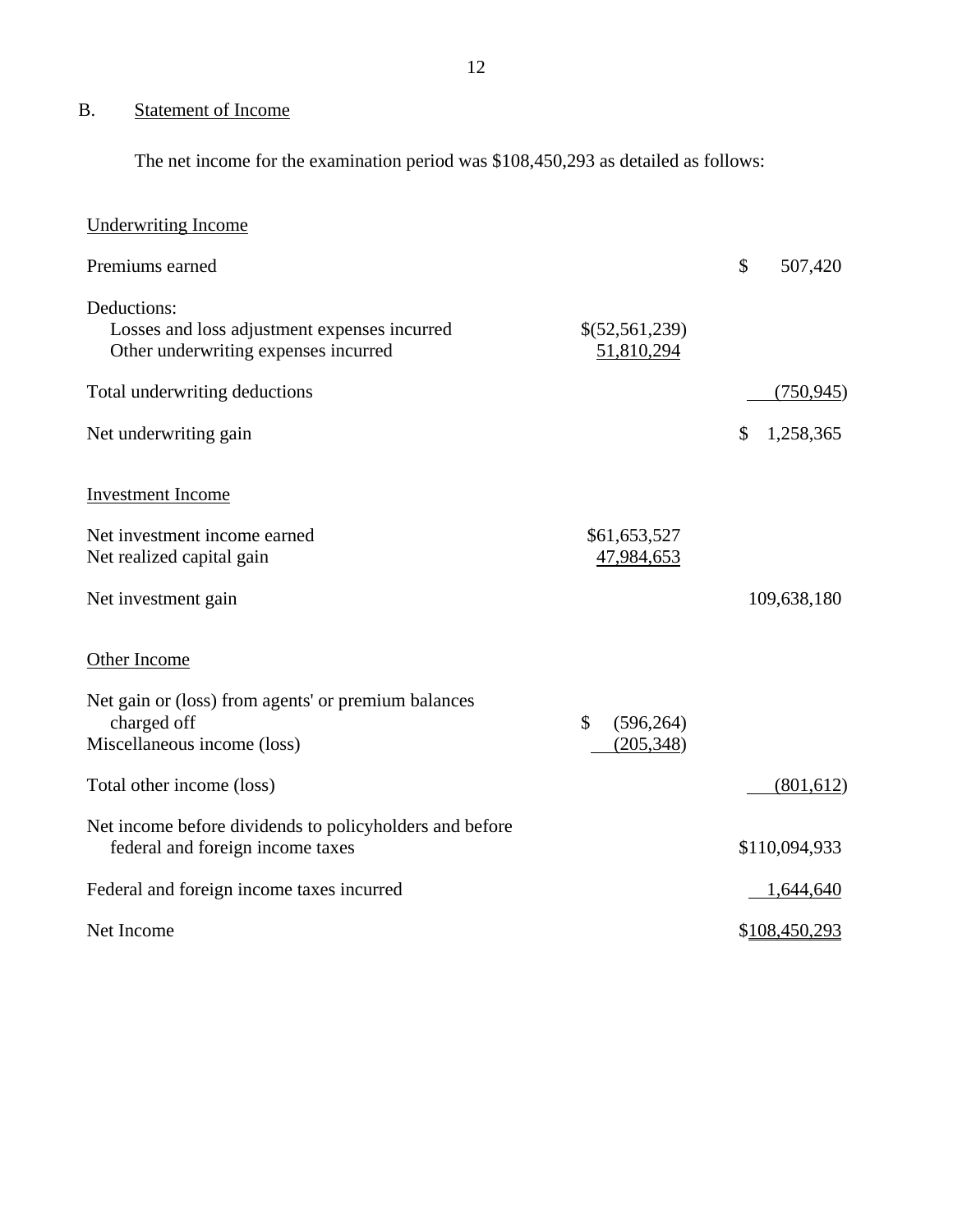### <span id="page-14-0"></span>C. Capital and Surplus Account

Surplus as regards policyholders decreased \$28,617,593 during the four-year examination period January 1, 2011 through December 31, 2014, detailed as follows:

#### Surplus as regards policyholders per report on examination as of December 31, 2010

\$162,320,763

|                                                                                       | Gains in<br><b>Surplus</b> | Losses in<br><b>Surplus</b> |                |
|---------------------------------------------------------------------------------------|----------------------------|-----------------------------|----------------|
| Net income                                                                            | \$108,450,293              |                             |                |
| Net unrealized capital gains or (losses)                                              | 2,242,935                  |                             |                |
| Change in net deferred income tax                                                     | 1,207,733                  |                             |                |
| Change in nonadmitted assets                                                          | 1,905,777                  |                             |                |
| Change in provision for reinsurance                                                   | 4,642,928                  |                             |                |
| Capital changes paid in                                                               | 23,695,383                 |                             |                |
| Surplus adjustments paid in                                                           |                            | 338,878,991                 |                |
| Surplus adjustments transferred from capital                                          | 168,116,349                | O                           |                |
| Total gains and losses                                                                | \$310,261,398              | \$338,878,991               |                |
| Net increase (decrease) in surplus                                                    |                            |                             | (28, 617, 593) |
| Surplus as regards policyholders per report on<br>examination as of December 31, 2014 |                            |                             | \$133,703,170  |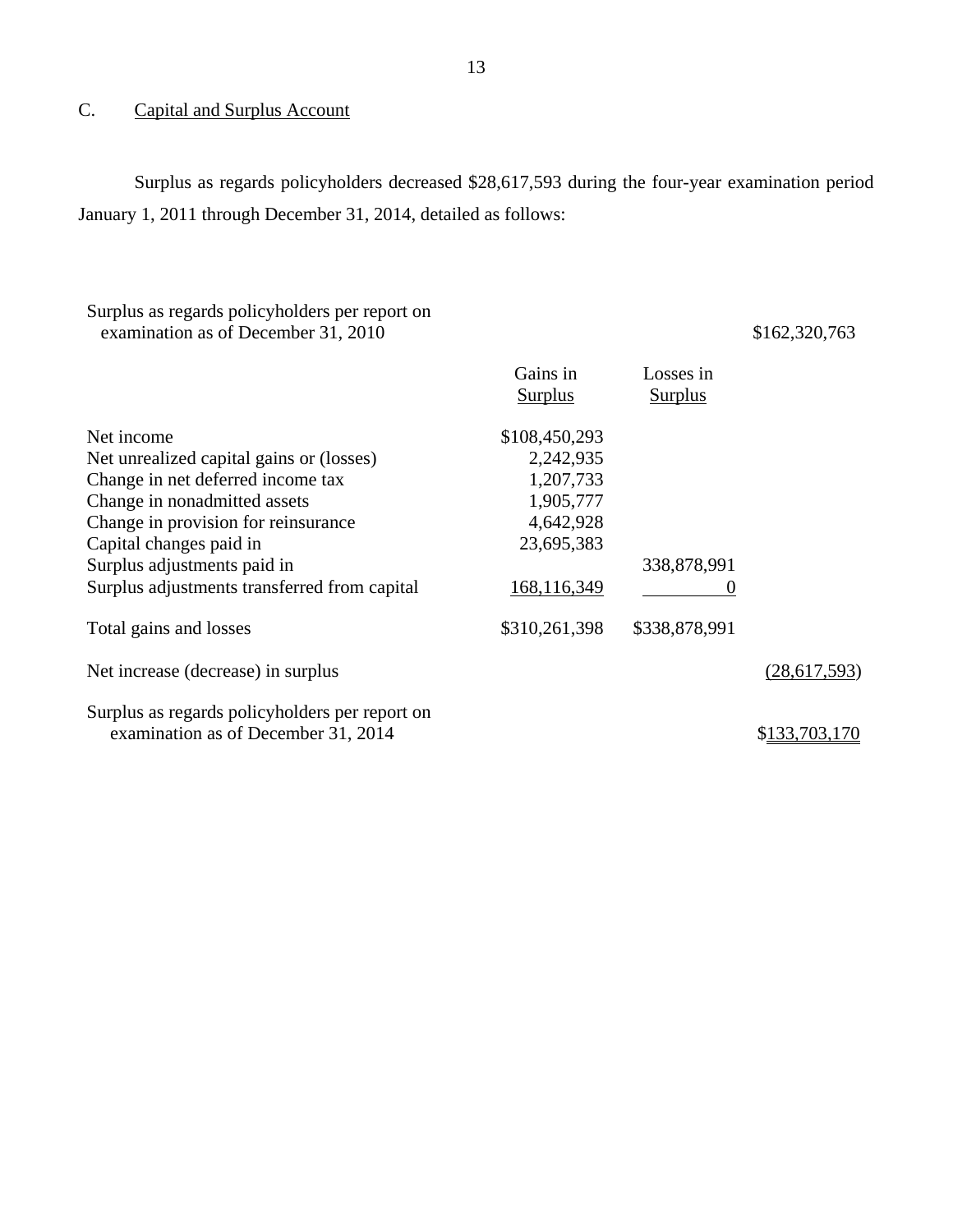#### **4. LOSSES AND LOSS ADJUSTMENT EXPENSES**

<span id="page-15-0"></span>The examination liability for the captioned items of \$193,526,782 is the same as reported by the Company as of December 31, 2014. The examination analysis of the Loss and loss adjustment expense reserves was conducted in accordance with generally accepted actuarial principles and statutory accounting principles, including the NAIC Accounting Practices & Procedures Manual, Statement of Statutory Accounting Principle No. 55 ("SSAP No. 55").

#### **5. COMPLIANCE WITH PRIOR REPORT ON EXAMINATION**

The prior report on examination contained one recommendation as follows (page numbers refer to the prior report):

#### ITEM PAGE NO.

#### A Reinsurance Recoverables

It was recommended that the Company continue to carefully monitor its  $\frac{8}{3}$ reinsurance collectibles and write-off all recoverables that are of doubtful value. This recommendation is based on the materiality of the risk involved in this area rather than on any past failure of the management to properly reflect its reinsurance recoverables.

The Company continues to carefully monitor its reinsurance collectibles and write-off all recoverables of doubtful value.

#### **6. SUMMARY OF COMMENTS AND RECOMMENDATIONS**

There are no comments or recommendations resulting from this examination.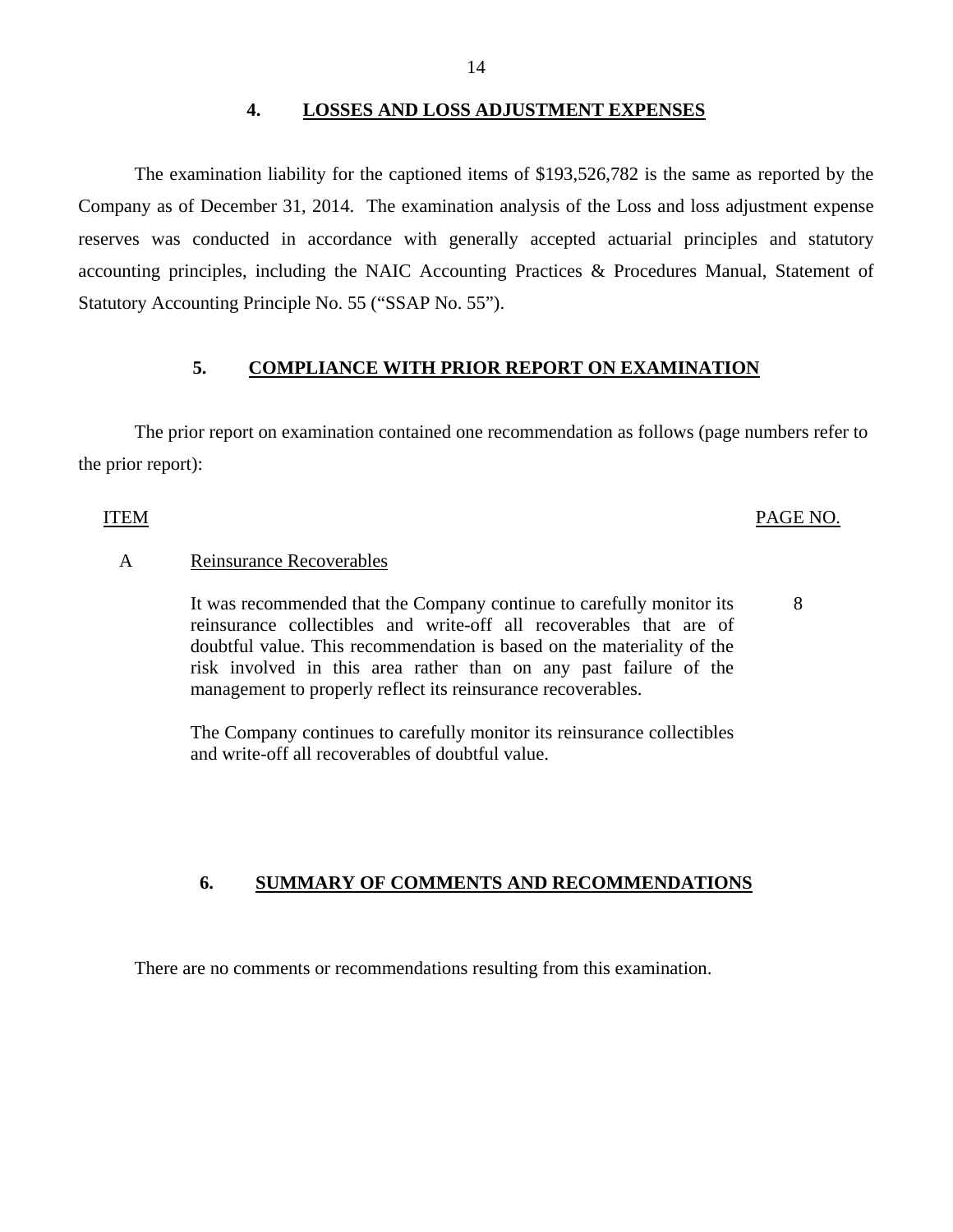Respectfully submitted,

 $\sqrt{s}$  Selrey N. David, CIE Associate Insurance Examiner

STATE OF NEW YORK ) )ss: COUNTY OF NEW YORK )

Selrey N. David, being duly sworn, deposes and says that the foregoing report, subscribed by him, is true to the best of his knowledge and belief.

/s/

Selrey N. David

Subscribed and sworn to before me

this day of , 2016.